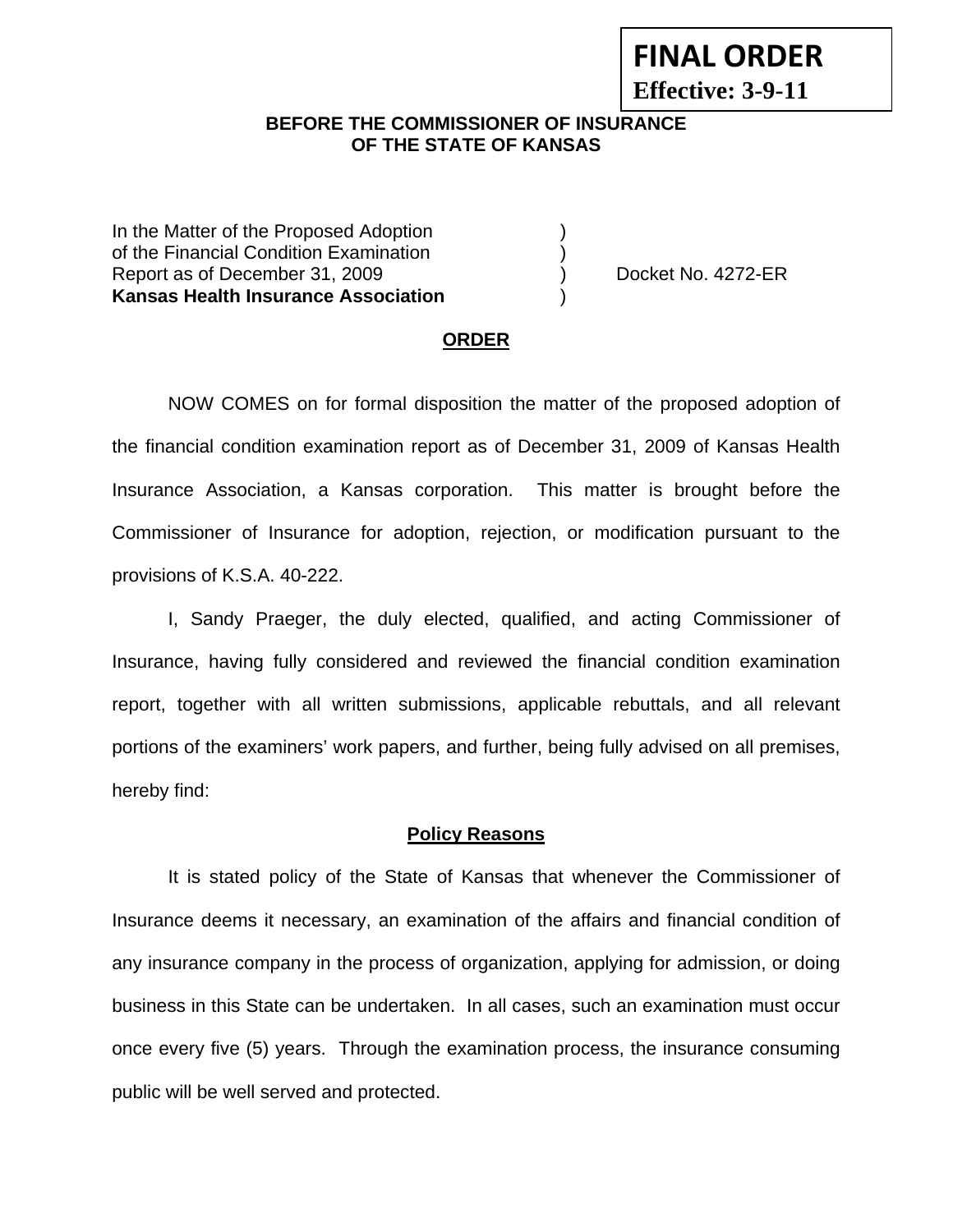#### **Findings of Fact**

 1. The Commissioner of Insurance has jurisdiction over this matter pursuant to K.S.A. 40-222.

 2. An examination of Kansas Health Insurance Association was undertaken by the Kansas Insurance Department and was completed on January 3, 2011.

 3. The examiner-in-charge tendered and filed with the Kansas Insurance Department a verified written report of the examination within thirty (30) days following completion of the examination, to wit; January 3, 2011.

 4. Following receipt of the verified report, the Kansas Insurance Department transmitted the report to Kansas Health Insurance Association on January 4, 2011, with a duly executed notice advising the company of its opportunity to prepare and submit to the Kansas Insurance Department a written submission or rebuttal with respect to any and all matters contained in the report. Kansas Health Insurance Association was further advised that any written submission or rebuttal needed to be filed with the Kansas Insurance Department no later than thirty (30) days after receipt of the verified report.

5. Kansas Health Insurance Association filed a written acceptance of the verified report on January 20, 2011.

6. Based upon the written submission tendered by Kansas Health Insurance Association, the company took no exceptions to matters contained in the verified report.

 7. Within thirty (30) days of the end of the time period allowed for written submission or rebuttal, the Commissioner of Insurance fully reviewed the report,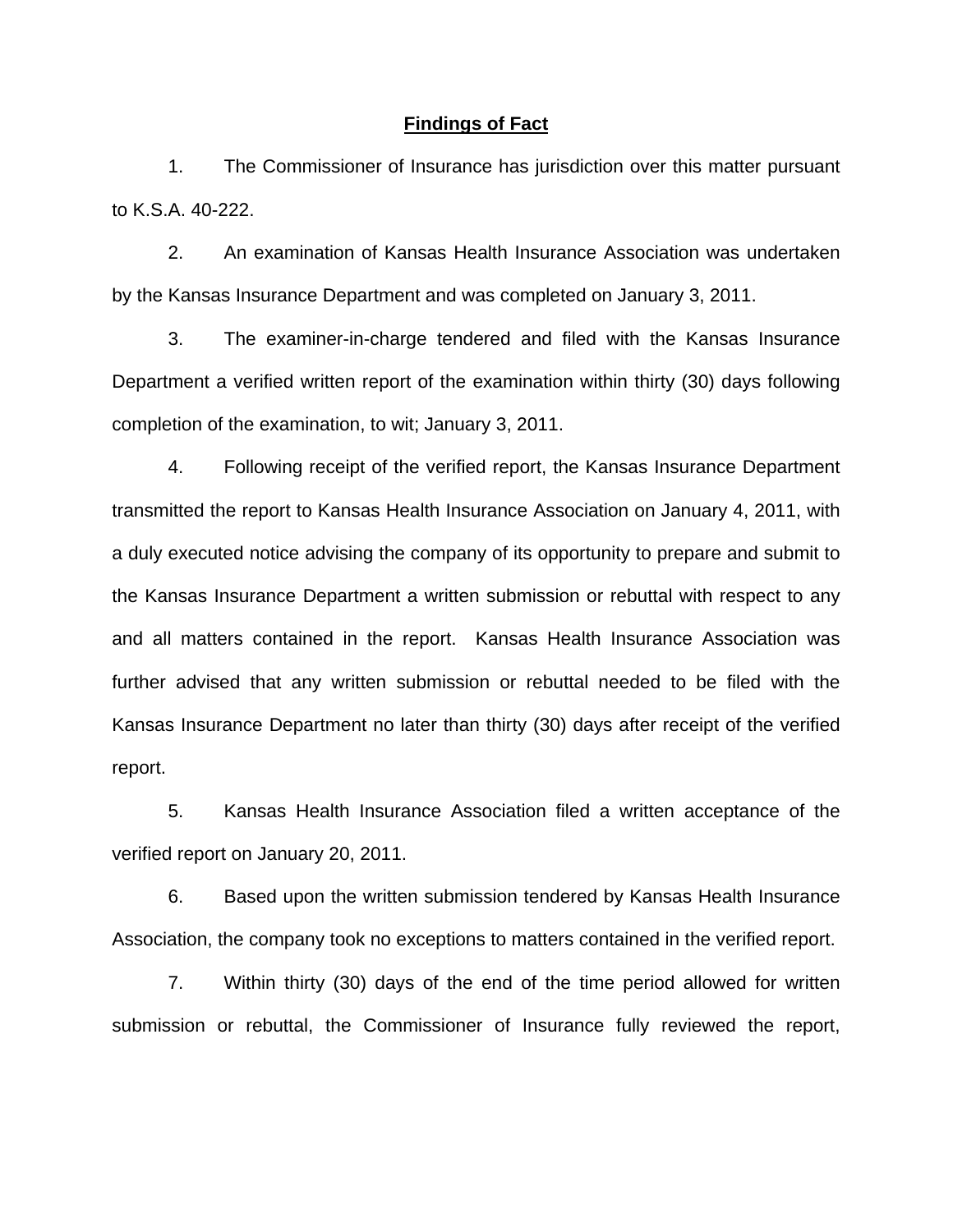together with all written submissions and rebuttals provided by Kansas Health Insurance

Association. The Commissioner of Insurance further reviewed all relevant workpapers.

 8. No other written submissions or rebuttals were submitted by Kansas Health Insurance Association.

## **Conclusion of Law**

9. K.S.A. 40-222(k)(2) provides:

"Within 30 days of the end of the period allowed for the receipt of written submissions or rebuttals, the commissioner shall fully consider and review the report, together with any written submissions or rebuttals and any relevant portions of the examiners workpapers and enter an order:

- (A) Adopting the examination report as filed or with modification or corrections. If the examination report reveals that the company is operating in violation of any law, regulation or prior order of the commissioner, the commissioner may order the company to take any action the commissioner considers necessary and appropriate to cure such violations; or
- (B) rejecting the examination report with directions to the examiners to reopen the examination for purposes of obtaining additional data, documentation or information, and refilling pursuant to subsection (k); or
- (C) call and conduct a fact-finding hearing in accordance with K.S.A. 40- 281 and amendments thereto for purposes of obtaining additional documentation, data, information and testimony."
- 10. Based upon the Finding of Fact enumerated in paragraphs #1 through #8

above, the financial condition examination report as of December 31, 2009 of Kansas

Health Insurance Association should be adopted.

## **IT IS THEREFORE, BY THE COMMISSIONER OF INSURANCE, ORDERED THAT:**

1. The financial condition examination report as of December 31, 2009 of

Kansas Health Insurance Association, hereby is adopted.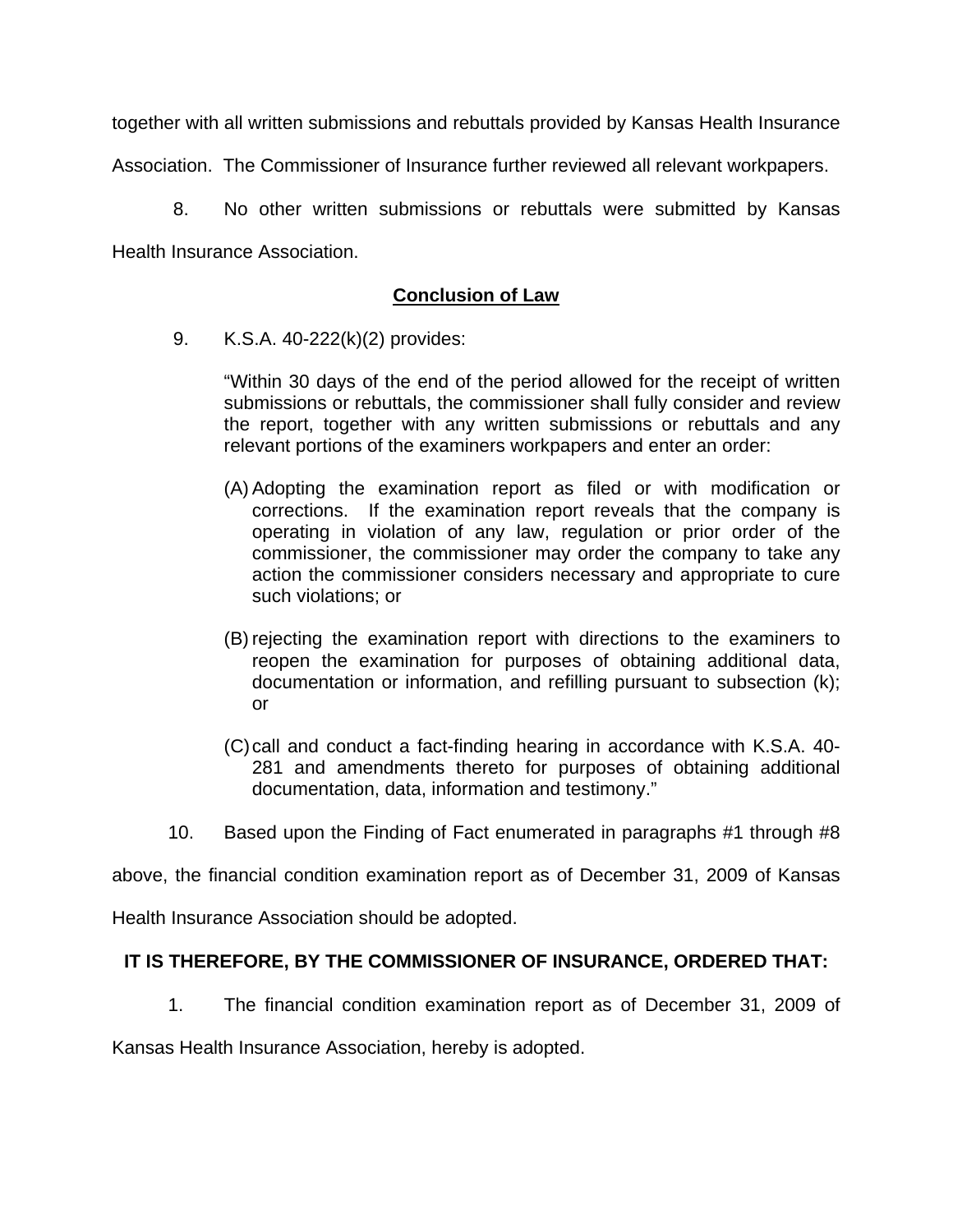2. The Commissioner of Insurance retains jurisdiction over this matter to issue any and all further Orders deemed appropriate or to take such further action necessary to dispose of this matter.

**IT IS SO ORDERED THIS \_\_18th\_\_\_ DAY OF \_\_\_\_February\_\_\_\_, 2011, IN THE CITY OF TOPEKA, COUNTY OF SHAWNEE, STATE OF KANSAS.** 



\_/s/ Sandy Praeger\_\_\_\_\_\_\_\_\_\_\_\_\_\_\_\_

Commissioner of Insurance

\_/s/ Zachary J.C. Anshutz\_\_\_\_\_\_\_\_\_\_

Zachary J.C. Anshutz

General Counsel

# **NOTICE OF RIGHTS TO HEARING AND REVIEW**

**Within fifteen (15) days of the date of service of this Order, Respondent**

may submit a written request for a hearing pursuant to K.S.A. 77-537 and K.S.A. 77-

542. Any request for a hearing should be addressed to the following:

 Zachary J.C. Anshutz, General Counsel Kansas Insurance Department 420 S.W. 9<sup>th</sup> Street Topeka, Kansas 66612